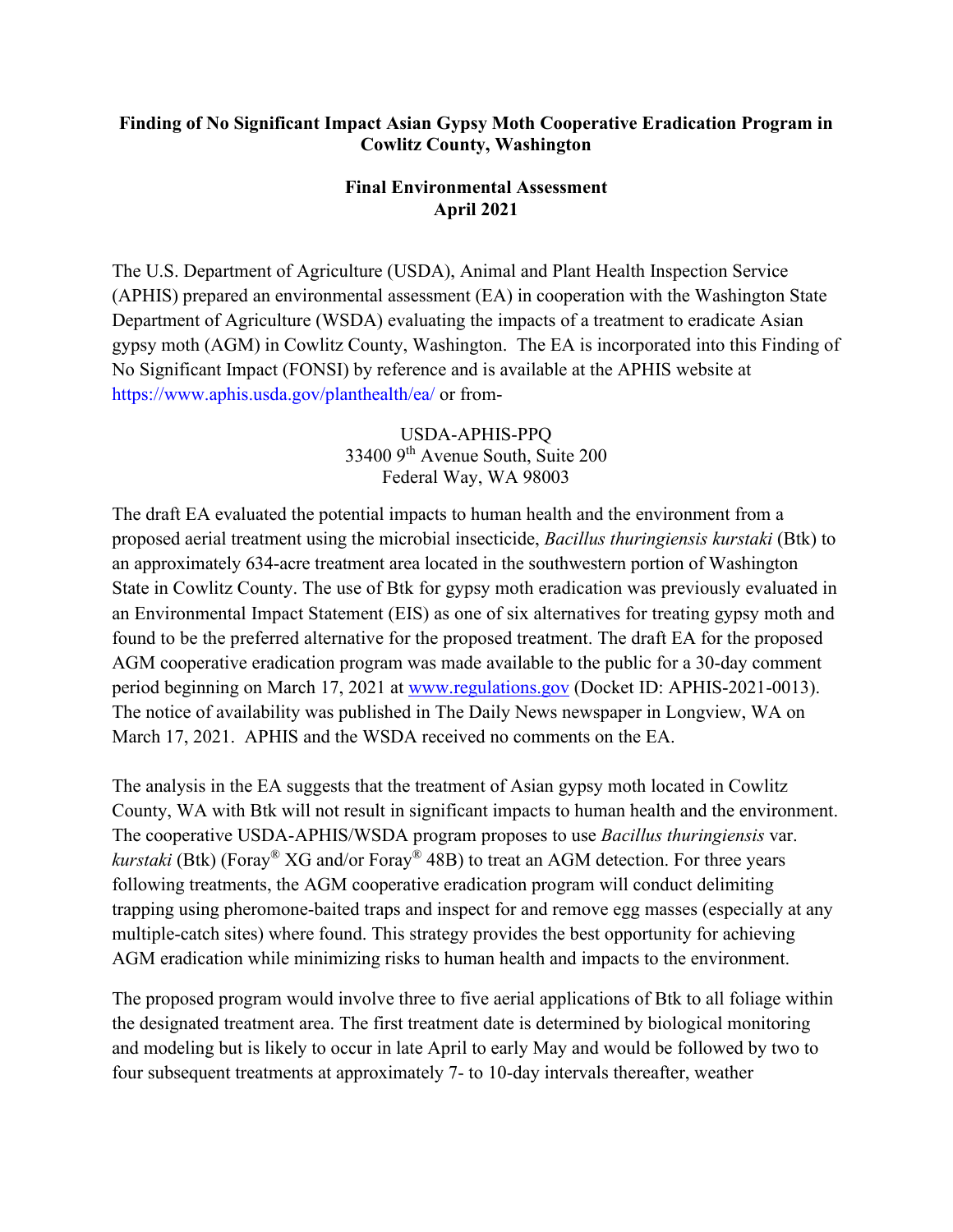permitting. Exact timing of the applications will be dependent on development of gypsy moth larvae and/or foliage as determined by WSDA.

USDA-APHIS has determined that the proposed Asian gypsy moth eradication program may affect but is not likely to adversely affect the Lower Columbia River steelhead (*Oncorhynchus mykiss)*, Lower Columbia River coho salmon (*Oncorhynchus kisutch*), and the Lower Columbia River chinook salmon (*Oncorhynchus tshawytscha*) or their designated critical habitat and requested National Marine Fisheries Service (NMFS) concurrence with these determinations.

USDA-APHIS has determined that the proposed Asian gypsy moth eradication program may affect but is not likely to adversely affect the marbled murrelet (*Brachyramphus marmoratus*), streaked horned lark (*Eremophila alpestris strigata*), yellow-billed cuckoo (*Coccyzus americanus*), and bull trout (*Salvelinus confluentus)*. The proposed program will have no effect on the golden paintbrush (*Castilleja levisecta*). The proposed program will also have no effect on critical habitat because none occurs in the proposed treatment area. USDA-APHIS requested US Fish and Wildlife Service (FWS) concurrence with these determinations.

USDA-APHIS prepared biological assessments and submitted them to each agency on December 14, 2020. USDA-APHIS received concurrence from NMFS and FWS on March 9, 2021.

There are no disproportionate adverse effects to minorities, low-income populations, or children, in accordance with Executive Order 12898, "Federal Actions to Address Environmental Justice in Minority Populations and Low-income Populations," and Executive Order 13045, "Protection of Children from Environmental Health Risks and Safety Risks." Available risk assessment and toxicity data that is summarized in this EA show low risk to the human population, including children, from the proposed use of Btk. The potential for impacts to historic properties, including sites of tribal importance were evaluated pursuant to Section 106 of the National Historic Preservation Act. No historic properties are within the proposed treatment area. USDA-APHIS contacted the Cowlitz Tribe on November 30, 2020 regarding the proposed AGM cooperative eradication program. USDA-APHIS will continue to work with the Tribe to answer any questions or address concerns regarding the proposed AGM eradication program.

I have determined that there would be no significant impact on the quality of the human environment from the implementation of the preferred alternative. APHIS' finding of no significant impact from the preferred alternative is based on the results of the analysis in this EA. Lastly, because I have not found evidence of significant environmental impact associated with the proposed program, I further find that no additional environmental documentation needs to be prepared and that the program may proceed.